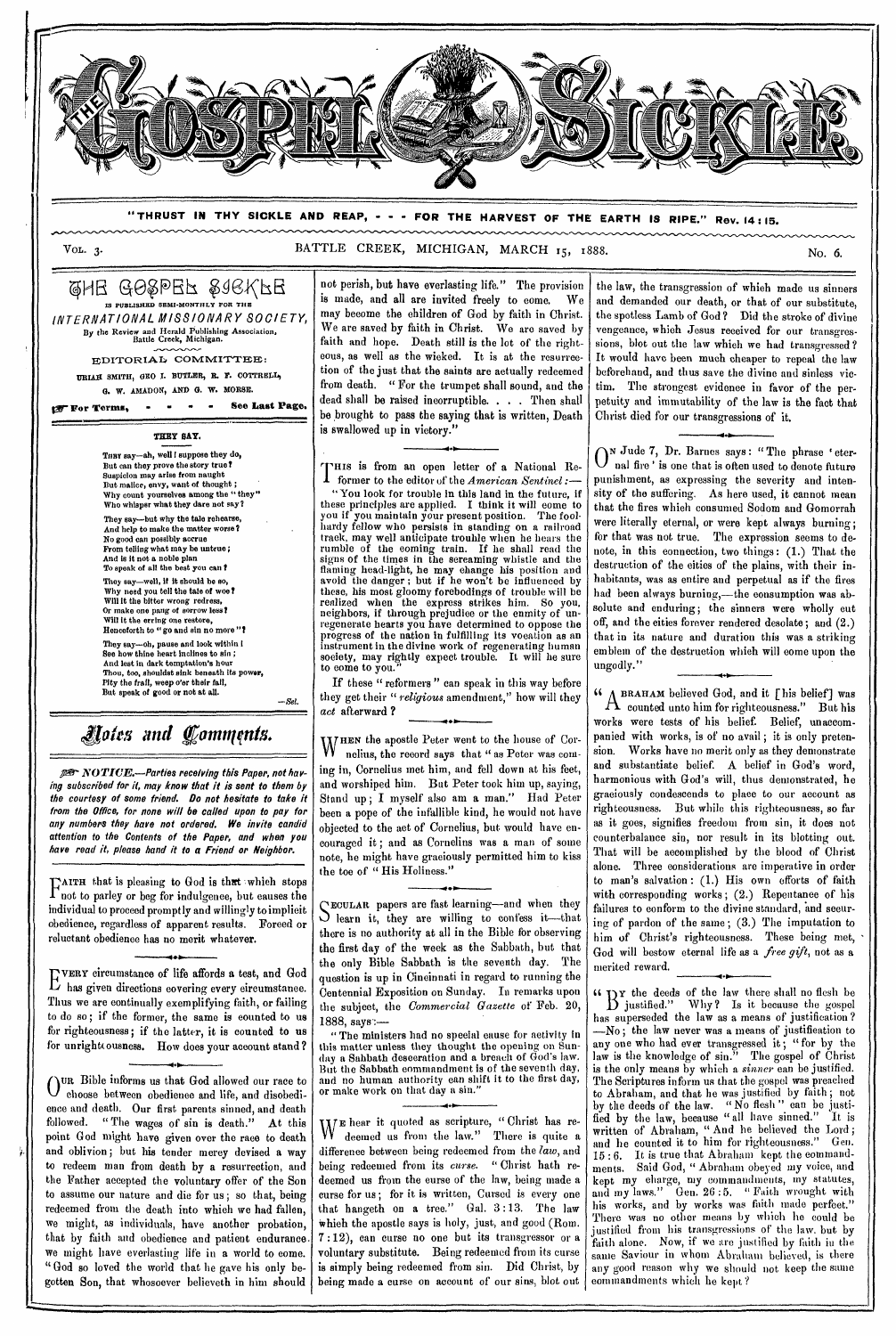*odrinal jrlides.* 

"Speak thou the things which become sound doctrine." Titus 2:1.

THE FIRST WEEK OF TIME.

THE record of the several events of the first week of time, in the order in which they transpired, is given in the first and second chapters of the book of Genesis. The work of creation was performed in the first six days of that week. The Creator rested from his work, or ceased to create, on the last day of the first week of time.

The year has its origin from the revolution of the earth around the sun; the day, from its revolution on its axis; the sacred month, from the phases of the moon; but the reckoning of time by weeks is not derived from anything in nature. From the facts of creation alone the weekly cycle derives its origin. And the period of the week has been recognized in the Scriptures of the Old and New Testaments all the way down the ages, reaching into the present dispensation. Laban said to Jacob, "Fulfill her week, and we will give thee this also for the service which thou shalt serve with me yet seven other years. And Jacob did so, and fulfilled her week." Gen. 29 :27, 28.

"The week, another primeval measure, is not a natural measure of time, as some astronomers and chronologers have supposed, indicated by the phases or quarters of the moon. It was originated by divine appointment at the creation,—six days of labor and one of rest being wisely appointed for man's physical and spiritual well-being."—Bliss'a *Sacred Chronology,*  p. 6 ; *Hales's Chronology.* 

"Seven has been the ancient and honored number among the nations of the earth. They have measured their time by weeks from the beginning. The origitheir time by weeks from the beginning. nal of this was the Sabbath of God, as Moses has given the reasons of it in his *writings."--Brief Dissertation on the First Three Chapters of Genesis, by Dr. Coleman,* p. 26.

"SEVEN.—The way in which this number comes before us on many occasions in Scripture is very remarkable, and suggests that it must have had some hidden or typical significance. The present constitution of nature is recorded to have been made in six days, followed by a seventh day, in which God rested, and which he blessed and sanctified forever. Gen.  $2: 2, 3.$ 

"The division of time into weeks of seven days each, originated in this great event ; and the hallowing of the Sabbath in the fourth commandment finds its reason herein : 'For in six days the Lord made heaven and earth, the sea, and all that in them is, and rested the seventh day ; wherefore, the Lord blessed the Sabbath day, and hallowed it,' Ex. 20 : 11. In the patriarchal history, as well as in the Mosaic legislation, the recurrence of the number seven and its combinations is very frequent. Even in the later Old Testament history this number is met with too often for it to be always accidental. The repetition of the same number, and of its multiples in the New Testament has also been observed. Seven has been called the symbol of perfection and the symbol of rest. But whether this is certainly correct or not, we may safely say with Mr. Wemyss: 'Jacob's seven years' service to Laban ; Pharaoh's seven fat oxen and seven lean ones ; the seven branches of the golden candlestick ; the seven trumpets, and the seven priests who sounded them ; the seven days' siege of Jericho ; the seven churches, seven spirits, seven stars, seven seals, seven vials, and many others, sufficiently prove the importance of this sacred number.'—Key *to Symbolical Language of Scripture.* Jews, pagans, and Christians have vied with each other in attempts to prove the mysterious character of this number. The estimation in which it was held, on account of its singularly sacred character, may explain-its adoption as a sort of representative number. Of this last use of the term *seven,* instances occur in the following texts : Lev.  $25:4$ ; 1 Sam.  $2:5$ ; Ps. 12:6; 79:12; Prov. 26: 16 ; Isa. 4 : 1 ; Matt. 18 : 21, 22 ; Luke 17 : 4."-Cas-*Bible Dictionary, vol. 1.* 

"There can be no doubt about the great antiquity of measuring time by a period of seven days. Gen. 8 : 10 ; 29 : 27. The origin of this division of time is a matter which has given birth to much speculation. Its antiquity is so great, its observance so wide-spread, and it occupies so important a place in sacred things, that it must probably be thrown back as far as the creation of man. The week and the Sabbath are thus as old as man himself. In Exodus, the week comes into very distinct manifestation. Two of the great feasts, the passover and the feast of tabernacles, are prolonged *for* seven days after that of their initiation. Ex.  $12^\circ: 15-20$ , etc. The division by seven was expanded so as to make the seventh month and the seventh year sabbatical. In the New Testament, we of course find such clear recognition of and familiarity with the week as needs scarcely be dwelt *on."—Smith's Bible Dictionary,* art. Week.

"Week, a period of seven days, a division of time adopted by the ancient Egyptians and Hebrews, and | for in six immense periods, each covering millions of

•in general use among Christians and Mohammedans. Its origin is referred back in the Mosaic account to the creation of the world, and there is no other record relating to *it."—American Cyclopedia, art.* Week.

The week has ever been regarded by the writers of both Testaments as a period of seven literal days, excepting in those places where it is used prophetically, *a* day for a year. With this view, all the statements of the sacred writers in reference to the week and the Sabbath can be harmonized. Infidelity, under the cover of what is called the science of geology, has turned its batteries upon the Mosaic record in denial of the long-established opinions of the learned, the wise, and the pious of past ages, that the first week of time constituted a cycle of seven literal days. We are gravely told by these scientific gentlemen that the seven days of the first week of time represent seven immense indefinite periods. They seem to forget that a succession of indefinite periods is an impossibility, as they would constitute but one indefinite period.

The law regulating the duties of the week as enjoined upon man, refers back to the first week of time in these words : " Six days shalt thou labor and do all thy work; but the seventh day is the Sabbath of the Lord thy God ; in it thou shalt not do any work." Then follows the reason for this arrangement on the part of the Lawgiver : " For in six days the Lord made heaven and earth, the sea, and all that *in them* is, and rested the seventh day; wherefore the Lord blessed the Sabbath day and hallowed it."  $Ex. 20:9-11.$  Notice these noints :-Ex.  $20:9-11.$  Notice these points :-

1. The first week of time is a pattern for all succeeding weeks ; the first six days for toil, the seventh for rest. The Creator gives an example to the creature, man. God created during the first six days of that first week, and rested on the last day of it; and while he has given the first six days of the week to man, in which to labor for a livelihood, he has reserved the seventh to himself to be kept holy.

2. The second act of the Creator in making the Sabbath for man, was to put his blessing upon the day of his rest. This is the period he claims as his day, on account of resting upon it, and which he has commanded to be kept holy. Was the Lord's restday, or Sabbath, a literal day? or was it an indefinite period covering millions of years? If the period of creation was six literal days, the period of' man's toils and cares before a day of rest, is six literal days. And if' the day on which Jehovah rested was a period marked by one revolution of the earth upon its axis, the Lord's Sabbath to be kept holy is a literal day of twenty-four hours.

But if the suppositions of these gentlemen who speculate in matters of geology at the expense of the Mosaic record be received,—if the period of creation was one immense indefinite period, and not six ; for that would be an impossibility,—then the period of man's toils and cares before a day of rest is also immense, covering millions of years. And if the last day of the first week, the day on which Jehovah rested from his work, was another immense indefinite period, the weekly Sabbath of the Old and New Testaments, which was made for man and commanded in the moral law to be kept holy, is also an immense indefinite period of time.

3. The third act on the part of the creating and law-instituting party was to sanctify the day of rest, and make it holy. To sanctify means to set apart to a holy and sacred use. This was the finishing stroke in making the Sabbath, not for the angels, nor for intelligent beings on other spheres, but for men on this globe. With the view that the first week was a cycle of seven literal days, a pattern of all succeeding weeks, the subject is a plain one, and within the grasp of reason.

" The Sabbath was made for man," for Adam and his posterity, After the completion of the first week, Adam entered upon his week, and could keep the second rest-day that dawned upon the world, and each succeeding Sabbath during his long lifetime of nine hundred and thirty years. But if the six days of creation, as we are told, were six indefinite periods, each covering millions of years, Adam, created in the early part of the sixth immense period, and dying at the age of nine hundred and thirty, leaving millions of years to reach to the close of that sixth period, died without keeping a single Sabbath.

And with this view, it is no marvel that *a* thousand antinomian pulpit gentlemen of to-day will give utterance to the sentiment that no man has been able to keep the law of God. For how could they observe the fourth precept of the moral code on the grounds of these geological speculations ? For example : Six immense periods shalt thou labor and do all thy work, but the seventh immense period is the Sabbath of the Lord thy God; in it thou shalt not do any work;

كالمستريد بدو بسكان المنز

years, the Lord made heaven and earth, the sea, and all that in them is, and rested the seventh immense period ; wherefore the Lord blessed the Sabbath day and hallowed it.

Our object in this article is to show, not only the absurdity, but the danger of departing from the obvious and long-established interpretation of the days of creation week, and the days of each succeeding week, as mentioned in the Scriptures of both Testaments. Infidel geologists, in arraying themselves against the Mosaic record of creation, strike a blow also against the immutable law of God, against the Old Testament, which rests upon that law, and against the New Testament, which has its foundation *in* the Old.

The Spirit of God, that inspired both Testaments. knew whether the seven days of creation week and all other succeeding weeks were periods of twenty-four hours each or immense boundless periods. And the Son of God at his first advent, and the Holy Ghost that brought the doings and sayings of the Son of God to the minds of the four writers of the Gospels, understood perfectly the meaning and application of the word *Sabbath,* whether it applied to a literal day, *or* to an immense period having no boundaries.

When Moses said to Israel, with reference to the manna, "To-morrow is the rest of the holy Sabbath unto the Lord; bake that which ye will bake to-day, and seethe that ye will seethe, and that which remaineth over lay up for you to be kept until the morning," he never dreamed that he was standing in a sixth immense period, directing his brethren what they should do with reference to *a* seventh boundless period. And when he said : "Six days ye shall gather it; but on the seventh day, which is the Sabbath, in it there shall be none," he little thought that he was giving directions in reference to six immense periods, all to be crowded into the brief history of the falling manna. And when he said : " It came to pass, that there went out some of the people on the seventh day for to gather, and they found none," he could have had no other idea than that the Sabbath was the brief period of the revolution of the earth on its axis.

And when the prophet Nehemiah mentions *the*  cases of some treading wine-presses on the Sabbath, and doing other servile work on that day, and commands that the gates of Jerusalem should be shut when they began to be dark before the Sabbath, does he speak of a boundless period? or is he speaking of a literal day of twenty-four hours, whose commencement is marked by the shades of literal night? Judge ye. He says: "In those days saw I in Judah some treading wine-presses on the Sabbath, and bringing in sheaves, and lading asses; as also wine, grapes, and figs, and all manner of burdens, which they brought into Jerusalem on the Sabbath day; and I testified agains them in the day wherein they sold victuals. There dwelt men of Tyre also therein, which brought fish, and all manner of ware, and sold on the Sabbath • unto the children of Judah, and in Jerusalem. Then I contended with the nobles of Judah, and said unto them, What evil thing is this that ye do, and profane the Sabbath day ? Did not your fathers thus, and did not our God bring all this evil upon us, and upon this city? ye' ye bring more. wrath upon Israel by profaning the Sabbath. And it came to pass, that when the gates of Jerusalem began to be dark before the Sabbath, I commanded that the gates should be shut, and charged that they should not be opened till after the Sabbath ; and some of my servants set I at the gates, that there should no burden be brought in on the Sabbath day." Neh. 13 : 15-19.

And when Luke records the facts that the holy women returned from the sepulcher where Christ was laid in death and "prepared spices and ointments, and rested the Sabbath day according to the commandment," and "upon the first day of the week, very early in the morning, they came unto the sepulcher, bringing the spices which they had prepared " to embalm their Lord, does he mean by the *bath* and *first* day two literal days of twenty-four hours each ? or does he mean that the burial of Christ took place on the sixth immense period of time, the holy women resting during the seventh immense period, and the resurrection taking place at a very early point of a boundless period that lay beyond?

And when our Lord gave instructions to his disciples in reference to the destruction of Jerusalem, A. D.  $70:$  " But pray ye that your flight be not in the winter, neither on the Sabbath-day," did he mean by the word *Sabbath* the definite seventh day, twenty-four hours in length? or did he mean that they should offer petitions that their flight might not be on a seventh part of time, or one day in seven and no day in particular ? or did he mean to say, Pray ye that your flight he not in the winter, neither on *an im-*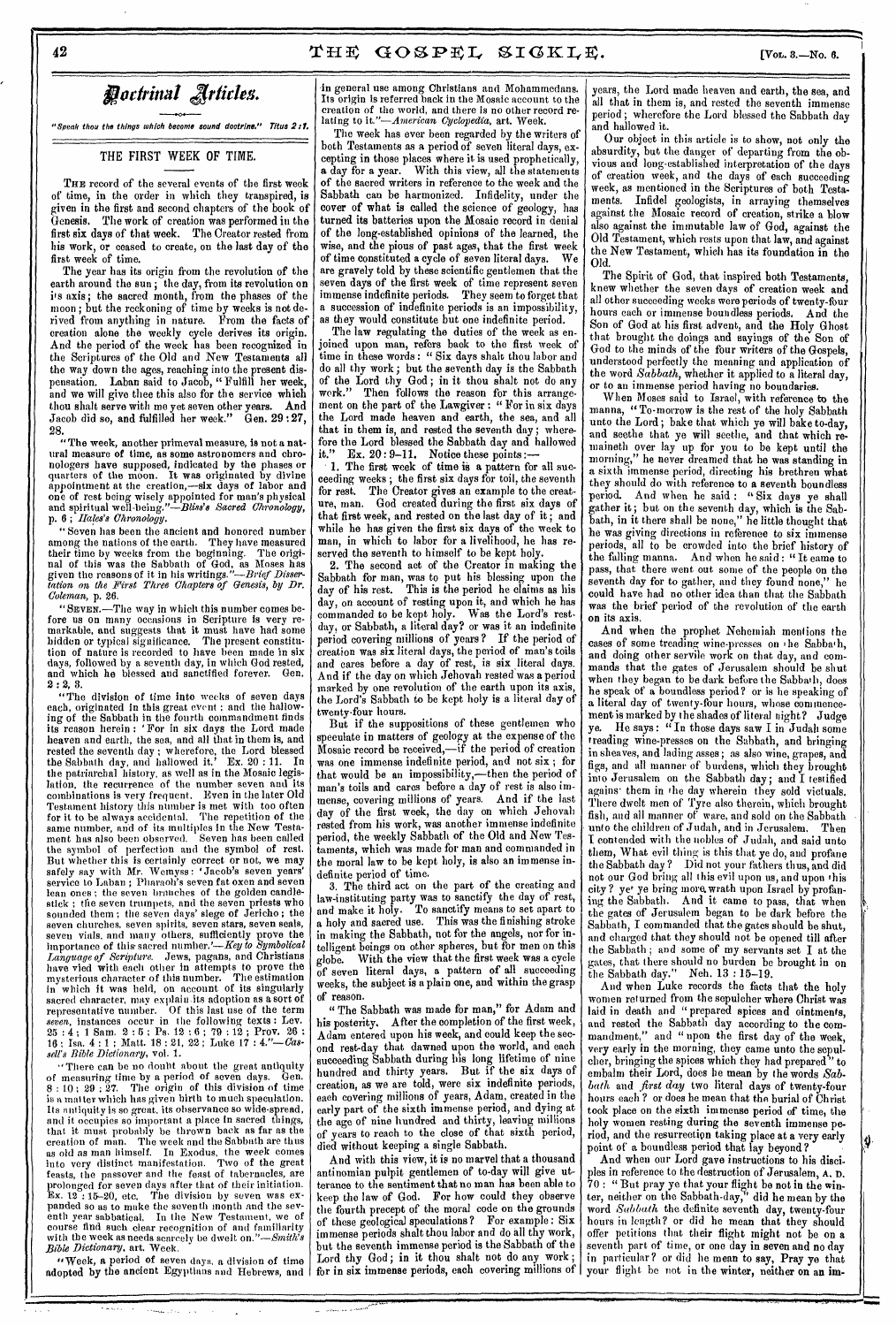mense boundless period of time ? With these questions we leave the reader to his reflections whether to accept the plain and obvious meaning of the word of God relative to the week, held by the learned and godly of past ages, or to be tossed to and fro by the speculations of " science, falsely so called."-James *White.* 

# The Christian Life.

 $\bullet$ *"*if any man have not the Spirit of Christ he la none of his."

> OUR HOPE. BY 11. 1. **r.**  " Awaxu and sing, ye that dwell in dust," Isa. 26:19. Be thine, be mine, life-giving word, Through love and mercy vast ! Thus may sweet hope the soul begird, And faith lief:anchor cast.

A mighty Friend thy help bath laid Above the azure air; Faint nut, frail one, nor be afraid While it descends through prayer.

The shining ones that might not stay Our Saviour's pain and tears, He sends to guard thee day by day, Through all the earthly years.

Oh, do not fear ! though all thy day Sink in the silent West With treasures torn and borne away Beyond thy care or quest,—

Clasp but his hand, the changeless Friend, Heir of all crowns alone,

The world's Redeemer, condescends To make thy woes his own.

Though eyes may close, and hands be still, The form be lifeless clay, Yet through the valley deep and chill Our Leader paves the way.

Oh, clothe us with the righteousness The Captain's sufferings gave! Then will our Friend, in faithfulness, Recall us from the grave,

While heavenly heralds, from the skies, The harps celestial bring, As Jesus' sleeping ones arise, With this-" A vake and sing !"

### **•0.**

#### WHO WILL GO?

Go where ?—Out into the highways and hedges to search diligently for the scattered wheat that is there. Do you not know that if it remains it will be injured by the weeds that almost hide it from view ? And, furthermore, it is all ready to be harvested, hence *now* is the time to gather it.

If these considerations are not enough to move you to action, listen to one more : Do you see those dark clouds arising ? They are not the sudden uprising tokens of a gentle shower. No, no ! they have been long gathering. They grow thicker and blacker sure indications of a terrible tempest and hail-storm

Who will arise at once, hasten to the harvest field, and bear at least one sheaf to a place of safety ? Do you say, Wait a little ? My brother, do n't you remember what father said when that thunder-storm came up so suddenly ? It was just at dinner time. Did we stop then ? Oh, no I we hastened to the hay field. We forgot our hunger. To save the hay was our only thought.

But that was only a short shower, and it was *hay*  we were trying to save ; here is *wheat,* and it must be gathered. And then the storm—why, it comes nearer. See those dark clouds as they rise. It will never do to stand here and question; the storm will soon be upon us.

It is evident that earnest action in times of dangers even in the things of this world, is necessary to insure success. Let us consider the work of God. No earthly enterprise bears any comparison to it whatever. Think of all the honors this world can bestow ; gather all its wealth into one treasury ; make yourself the recipient of all its pleasures,—put all *<sup>4</sup>*these together, and then *one soul is* of infinitely greater value in the sight of God than all these combined.

And what is the work of God ?—It is to reach out after souls and attract them heavenward. "He that winneth souls is wise." "Say not ye, There are yet four months, and then cometh harvest. Behold. I say unto you, Lift up your eyes, and look on the fields ; for they are white already to harvest." Do we doubt that now is the time to act? Are we questioning the propriety of arising at once and hastening to the field? The harvest is ripe. For more than a

quarter of a century the reapers have been in the field, with sickles gleaming with truth, gathering in the precious, imperishable fruit.

Is it a reward you want? A sure one is in reserve for those who work. "He that reapeth receiveth wages, and gathereth fruit unto life eternal." It will be given when the Master comes. "Behold, I come quickly ; and my reward is with me, to give every man according as his work shall be."

That the storm of God's wrath is soon to come we cannot doubt. Many are the omens that the day of the Lord is near. The time of trouble is just before us. Says Job, in speaking of it, "Hest thou entered into the treasures of the snow ? or hast thou seen the treasures of the hail, which I have reserved against the time of trouble, against the day of battle and war ?" Can we, with these soul-stirring truths before us, sit quietly down, thinking only of ease and comfort here ? And if we do this, can we expect a reward at last ? A reward for what ? *"He that reapeth receiveth wages."* 

Do I hear you saying you fear you will lose your reputation ? Perhaps you will, as the world looks upon it ; but are you better than your Master ? It is said of him that he "made himself of no reputation." Let your reputation go to the winds, if it is this work that takes it from you. Do you fear the reproach ? "Let us go forth therefore unto him without the camp, bearing his reproach." Says the great apostle, "I take pleasure in infirmities, in *reproaches,* in necessities, in persecutions, in distresses for Christ's sake." Why could he speak thus ?- All ! it was because he hoped to share in the joy of his Lord.

Again he says, "For our light affliction, which is but for a moment, worketh for us a far more exceeding and eternal weight of glory." The apostle when in tribulation was in the habit of contrasting the two conditions ; *here it* is sorrow and anguish of spirit, but it is only for a moment, and it will work for us an "eternal weight of glory." In another place be adds up the columns of suffering, but they appear very small. Thus he says, "For I *reckon* that the sufferings of this present time are not worthy to be compared with the glory which shall *be* revealed in us."

When the dear Redeemer shall take to himself the purchase of his blood, he will then see of the travail of his soul and be satisfied. It was their salvation that brought him from the realms of glory. This was the joy set before him. " Who for the joy that was set before him endured the cross, despising the shame, and is set down at the right hand of the throne of God."

My brother, my sister, do you find crosses in the way ? Do you see shame attached to the pure religion of Christ ? Remember your Master bore all this for your sake. Endure the cross. Despise the shame. Think of the eternal weight of glory which will far over-balance every trial here. Take hold of the work of God earnestly with both hands, and when the angels come to gather the fruit that has been collected, you will then be prepared to shout the "harvest home."-D. A. Robinson.

#### SEVEN QUESTIONS.

IF you meet with an atheist, do not let him entangle you into the discussion of side issues. To many questions which he raises, you must make the rabbi's answer : " I do not know." But ask him these seven questions :-

1. What did matter come from ? Can a dead thing create itself ?

2. Where did motion come from ?

3. Where did life come from, save from the fingertip of Omnipotence ?

4. Whence came the exquisite order and design in nature ? If one told you that millions of printers' types could fortuitously shape themselves into the divine comedy of Dante or the plays of Shakespeare, would you not think him a madman ?

5. Whence came consciousness ?

6. Who gave you free will ?

7. Whence came conscience ?

He who says there is no God, in the face of these questions, talks simply stupendous nonsense. This, then, is one of the foundations, one of the things which cannot be shaken, and will remain. From this belief in God follows the belief in God's providence, the belief that *we* are his people and *the* sheep of his *pasture.—Archdeacon Farrar.* 

PAUL.kept the faith at Antioch, even when the infatuated crowd attempted to drown his voice with their clamor, and interrupted him, contradicting and blaspheming. He kept the faith at Iconium, when the envious Jews stirred up the people to stone him. He kept the faith at Lystra, when the fate of Stephen almost became his, and he was dragged, wounded and bleeding, outside the ramparts of the town, and left there to languish, and, for aught they cared, to die. He kept the faith against his erring brother Peter, and withstood him to the face, because he was to be blamed. Ile kept the faith, when shamefully treated at Philippi, and made the dungeon echo back the praises of his God. He kept the faith at Thessalonica, when lewd fellows of the baser sort falsely accused him of sedition. He kept the faith at Athens, when to the world's sages he preached of Him who they ignorantly worshiped as the unknown God. He kept the faith at Corinth, when compelled to abandon that hardened and obdurate city, and to shake off the dust of his garments as a witness against it. He kept the faith at Ephesus, when he pointed his hearers, not to Diana, but to Jesus Christ as their only Saviour. He kept the faith at Jerusalem, when stoned by the enraged and agitated mob, when placed upon the torturing rack and bound with iron fetters. He kept the faith at Cæsarea, before the trembling, consciencestricken Felix, when he reasoned of righteousness, temperance, and judgment to come. He kept the faith before Agrippa, and by his earnestness compelled the king to *say,* "Almost thou persuadest me to be a Christian."— $\mathit{Sel.}$ 

AN Englishman said to me, "Moody, did you ever study the life of Job ?" I said, "No, I never did." He said, "If you get a key to Job, you get a key to the whole Bible." "What has Job to do with the Bible ?" I asked. He answered, "I will tell you. I will divide the subject into five heads. First, Job, before he was tried, was a perfect man untried. He was like Adam in Eden until Satan came in. Secondly, he was tried by adversity. Thirdly, the wisdom of the world is represented by Job's friends' trying to restore him. See what language they used. They were wonderfully wise men, but they could not help Job out of his difficulties. Men are miserable comforters when they do not understand the grace of God. Job could stand his scolding wife and his boils better than these men's arguments ; they made him -worse instead of better. Fourthly. God speaks, and Job humbles himself in the dust. God, before he saves a man, brings him down into the dust. Man does not then talk about how he has fed the hungry and clothed the naked ; but he says, I am vile. Fifthly, God restored him, and the last end of Job was better than the first. So the last state of man is better than the first. It is better than the state of Adam, because Adam might have lived ten thousand years and then fallen; therefore it is better for us to be outside of Eden with Christ than to be in Eden without him."

LOOK at the frontiersmen. When those men see the prairies on fire, and the flames traveling a great deal faster than the fleetest horse ; when they see the flames rolling over the entire prairie, consuming man and beast—what do they do? Do they run away from it ? They know better than that ; for the flames go faster than they can. They light the grass in a circle around them. They hear the flames as they roll over the prairie, but they know they are perfectly safe. And why ?—Because fire has been there before.

There is one mountain peak that the wrath of God has been over, and that is Calvary. Take the cross, and there you are safe. Let pestilence and plague and death sweep over the city, and still you are safe, Why ?—Because Christ has passed through the city, and all you have to do is to accept the finished work of salvation.—Christian *Weekly.* 

THE poison of the last days has penetrated every-<br>where. Unbelief, error, strong delusion, self-will, Unbelief, error, strong delusion, self-will, ambition, pride, hatred of God and of Christ—these are the daily forces that are operating all over the earth, and disintegrating society, making all human rule impossible, and demonstrating the necessity for the arrival of Him who is to end all these overturnings, and to introduce the reign of peace, the kingdom of everlasting order,—the time when the vile person shall no more be called liberal, when darkness shall no more be called light, nor science be substituted for Scripture, nor the glitter of human culture, for regeneration by the Holy Ghost.—The *Faithful Witness.* 

*WHEN* we pray for guidance and help in an emergency, and an answer comes to our prayer, the evidence of our faith is in the naturalness with which we accept the answer when it is just the opposite of that for which we looked and longed. Faith trusts the decision with God. It is self-confidence that decides in advance what God's answer ought to be. The prayer of faith makes known the need, expresses the wish, and then leaves the matter to God, for that answer which he knows to be the best in the premises.

• OH what a tangled web we weave when first we practice to deceive *I*-Walter Scott.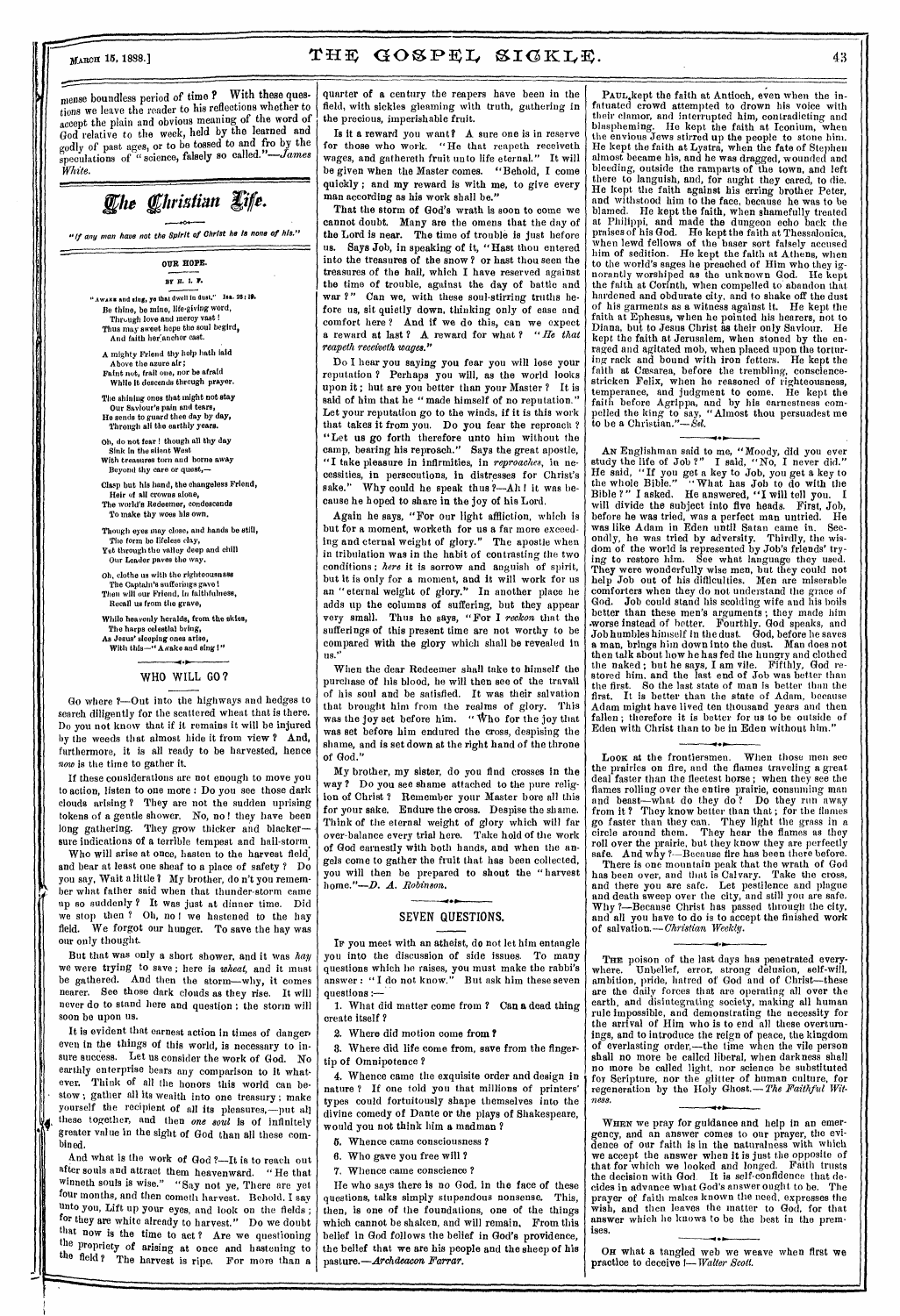#### **44 19. 19. 19. 19. 19. 19. 19. 19. 19. 19. 19. 19. 19. 19. 19. 19. 19. 19. 19. 19. 19. 19. 19. 19. 19. 19. 19. 19. 19. 19. 19. 19. 19. 19. 19. 19.**

BATTLE CREEK, MICH., MARCH 15, 1888.

munungnananan kesänynyin kesänän yhtyesenän yhdyssänän yhdysvanan yhyn kesänän yhdysvänän yhdysvä THE LAW OF GOD FOREVER THE SAME.

#### ALL, WITNESSES AGREE.

*First witness.—Said* God, "Abraham obeyed my voice, and kept my charge, my commandments, my statutes, and my laws." Gen. 26:5. This proves that God had commandments and laws in the days of Abraham ; and that he knew what they were, and kept them.

*Second witness.—In* Exodus 16 we learn that God promised to give the people bread from heaven ; and, as a reason, said he, "That I may prove them, whether they will walk in my law, or no." Here is the law again. On what part of it did lie prove them ?—On the keeping of the Sabbath. They were to gather it on each of the six working days, but on the Sabbath there was none. Still " there went out some of the people on the seventh day for to gather, and they found none. And the Lord said unto Moses, How long refuse ye to keep my commandments and my laws ? See, for that the Lord hath given you the Sabbath, therefore he giveth you on the sixth day the bread of two days." This proves not only that God had given them his law, but that the Sabbath precept was an important part of that law. "The Lord *hath given* you the Sabbath." "How long refuse ye" to keep it ? This was more than a month before the same law was proclaimed from Sinai. " So the people rested on the seventh day." What other day could they rest on, and have their daily bread ? Who will answer? If the Sabbath of necessity was a definite day then, what is it now ?

*Third witness.—"* 0 ye seed of Israel his servant, ye children of Jacob, his chosen ones. He is the Lord our God; his judgments are in all the earth. Be ye mindful always of his covenant; the word which he commanded to a thousand generations. even of the covenant which he made with Abraham, and of his oath unto Isaac ; and hath confirmed the same to Jacob for a law, and to Israel for an everlasting covenant, saying, Unto thee will I give the land of Canaan, the lot of your inheritance." 1 Chron. 16 : 13-18.

Here we learn that the covenant which God made with Abraham was based upon obedience to "the word which he commanded to a thousand generations." The promise of the inheritance is always given on the condition, "If ye will obey my voice indeed, and keep my covenant." Ex. 19 :5. And what is it which God calls his covenant ? It is this : "And he declared unto you his covenant, which he commanded you to perform, even ten commandments ; and he wrote them upon two tables of stone." Deut. 4 : 13. So it is plain that " the word which he commanded to a thousand generations" (see Deut. 7 : 9), is the basis of "the covenant which he made with Abraham," and which Abraham obeyed (Gen. 28 : 5), and that it was *"the same"* which he afterward " confirmed to Jacob for a law [at Sinai], and to Israel [the Israel of God. Gal. 6 : 16] for an everlasting covenant."

The witnesses thus far agree. Abraham kept God's commandments ; they were commanded to a thousand generations ; they were binding—the Sabbath as well as the rest-before Israel reached Mount Sinai, and were there *"confirmed"* (not first given) " to Jacob for a law, and to Israel for an everlasting covenant." They have not expired by limitation ; for allowing thirty years to a generation, they would reach to 30,- 000 years from the creation ; and our whole race has seen only a fifth part of that.

*Fourth witness.—Said* Jesus, "Think not that I am come to destroy the law, or the prophets ; I am not come to destroy, but to fulfill. For verily I say unto you, Till heaven and earth pass, one jot or one tittle shall in no wise pass from the law, till all be fulfilled." Matt 5 : 17, 18. To one he said, "If thou wilt enter into life, keep the commandments," referring to the very ones which were proclaimed from Sinai. (See Matt. 19 : 16-19.) The apostles taught the same. Said Paul, "Do we then make void the law through

faith ? God forbid; yea, we establish the law." Rom. 3 : 31. Here is harmony throughout. Who will be so presumptuous as to undertake to break the harmony and impeach the witnesses 2 Let no one who loves God venture upon the task. **R. F. 0.** 

#### SUNDAY'S STRANGE ARGUMENT.

To the Sunday institution must be accorded the palm for presenting more inconsistent and groundless arguments in its support than any other institution in the whole theological field. An association misnamed the International Sabbath Association (we say misnamed ; for it is an association to uphold Sunday, but. Sunday is not the Sabbath), has sent forth au appeal to railroads to discontinue their traffic on the first day of the week. It is labeled, "No. 9 of the International Series," and contains one chapter designed to sustain the Sunday institution on "Moral and Religious Considerations." This chapter is headed, "Stand by the Moral Law;" and for the edification of the reader, we will quote the first two paragraphs. We ask him to give them a careful perusal, bearing in mind all the while that they are designed to be an argument for the first day of the week instead of the seventh, which the commandment enjoins:

"We take it for granted that you believe the Christian law of the Sabbath is still in force, that what was not dictated, nor inspired, but written by God himself, not among temporary ceremonial rites, but twice written on stone in the moral code called 'THE commandments' for all time and all men, that what alone was introduced with the word REMEMBER is not to *be* forgotten, and that what is as much the practical key-stone in the first table, as the injunction not to covet is in the second, is not to be pulled away by worldly-mindedness, sordid selfishness, commercial tyranny, or the loosest inferences.

"Nor can we suppose for a moment that those of you who are members of the church intend to impugn or stultify her ritual, by taking that to be no law which, as a law, she bids you pray God that you may keep, and for the breach of which, specifically, she teaches you to ask for mercy. How can you forget in daily life the oft-repeated words: *"Lord, have mercy upon us, and incline our hearts to keep this law" ?* 

This is a magnificent testimony for the extent and perpetuity of the moral law, and for the nature of the Sabbath commandment, which reposes in the very bosom of that aw. But think of quoting that commandment in support of Sunday when it enjoins only the seventh day, and makes no allusion whatever to the first day of the week, except as it is included in the six days on which we are commanded, or at least permitted, to work I Think of saying in reference to Sunday, that God himself wrote it twice on stone I Is it possible that upon any other subject the intelligence of men could become so debauched ?

The appeal to the ritual of the Episcopal Church, "Lord have mercy upon us, and incline our hearts to keep this law," would be forcible if applied to the true Sabbath; but what can be said of it as applied to Sunday ? A member of that church was once appealed to directly to answer how he could conscientiously repeat that prayer after repeating the fourth commandment, when the commandment enjoins the seventh day, and he knowing this was deliberately rejecting that day, and keeping the first day of the week, and intended to do so for the future. "Oh," said he in reply, "we say that with a good deal of mental reservation !"

No institution can derive much support from "moral and religious considerations," when those considerations, as applied to it, must be received with a "good deal of mental reservation." The truth of God rests upon no such foundation. The true Sabbath could be urged on this ground ; *a* human substitute cannot be thus supported.

Let us be glad and rejoice that the light is shining. The old adage that " truth crushed to earth will rise again," is being verified in the holy and beneficent institution of the Sabbath of the Lord. Not all the theological rubbish which accumulated during 1400 years of apostasy has buried it beyond recovery. Not all the oppression of 1260 years of darkness and blood has crushed it into a hopeless grave. It is having *a* resurrection. The beams of its rising light are flashing the earth around. The glorious message on whose forefront it stands emblazoned, is fast gathering out a people in whose creed will be found no finger marks of the arch-deceiver, and on whose garments will flutter no rag of the trappings that belong to the mother of harlots.  $\qquad \qquad \mathfrak{v}.$  3.

#### SCRIPTURE METHOD OF RECKONING THE DAY.

As far back as profane history extends, there has always been a diversity of practice among the inhabitants of earth regarding the reckoning of the day. It has been variously reckoned, from sunset to sunset, from sunrise to sunrise, from noon to noon, and from midnight to midnight. Were it not for the Sabbath, perhaps no very special stress need be laid upon this question ; but the existence of the Sabbath institution, and the obligation to observe it, render the question of the proper mode of reckoning the day, especially the Sabbath day, an important one ; for certainly if one day of each week is to be observed as holy time, and that particular day is pointed out in a manner whereby we may know of *a* surety which it is, it becomes necessary to know when that day begins, and when it ends.

Upon all moral questions God has a will, and as the question of Sabbath observance is moral in its very nature and foundation, God certainly has a will with regard to it. It is furthermore evident that upon all questions that concern man's conduct, in which God has *a* will (and this may include man's every thought, act, and deed), and regarding which man is to be called to account, that will has been sufficiently revealed to enable man to comprehend it. It must also be granted that so long as man situates himself, respecting his habitation and vocation, in harmony with the design and purpose of his Creator, he will find no intervening obstacle to prevent him from conforming to the will and requirements of that Being. In simpler language, God requires nothing of man that it is not in his power to perform. It is not a sufficient excuse for non-conformity to God's requirements that one's situation and circumstances in life are such as to render obedience impossible. If one is conscious of being so situated that he cannot obey God, it is his first duty to so change his situation that he can obey.

Let us state the question fairly. The weekly cycle of time is marked by nothing in nature ; it is depend. ent upon the setting apart of one of its days—the seventh—as the Sabbath of the Lord, a day that is holy in its character, made so by the act of God himself. Man's obligation in the premises is to observe that day as God designed it should be observed,—as a day of rest from secular employments, of recognition of God as the Creator, and of worship to him.

The first questions that arise are, When does this weekly cycle begin ? and how are its several days to be reckoned? These queries are easily answered. Turning to Holy Writ, we find that God measured off the first week of time, which we certainly have a right to take as a model, and commissioned the sacred historian to record the manner of such measurement in language that cannot be misunderstood. The record of the first day of the first week of time closes thus . " And the evening and the morning were the first day." Gen. 1:5. It is noticeable that the record of each of the first six days closes in the same manner, as if to emphasize the fact that each day con-  $\blacktriangledown$ sisted of an "evening" and a " morning,"—a period of darkness succeeded by one of light.

Such was the measurement of the model week ; it began with a period of darkness and closed with a period of light. The last, or seventh, day was the Sabbath, made so by God's example and use of the day. He then performed a work that had direct reference to the future ; he sanctified, *i. e.,* set apart for a holy or religious use, each septenary recurrence of the day he had just celebrated. Notice that this act of sanctification had no reference to the day upon which he bad just rested ; for it would be absurd to set apart past time to a holy or religious use. Time to come is the only time that can be set apart for any use whatever.

This first Sabbath was the model, and as that was reckoned so should all coming Sabbaths be reckoned ; , $\mathbf{y}$ otherwise they will not be according to the model. That first Sabbath was a day just like the other days of the first week of time ; viz., a period of darkness, denominated "evening," succeeded by *a* period of light, denominated "morning."

In a succeeding article we will consider God's timepieces for the reckoning of the days, and the further testimony of the Scriptures concerning the proper time for beginning and closing the Sabbath.

**G. W. M.** 

.<br>ال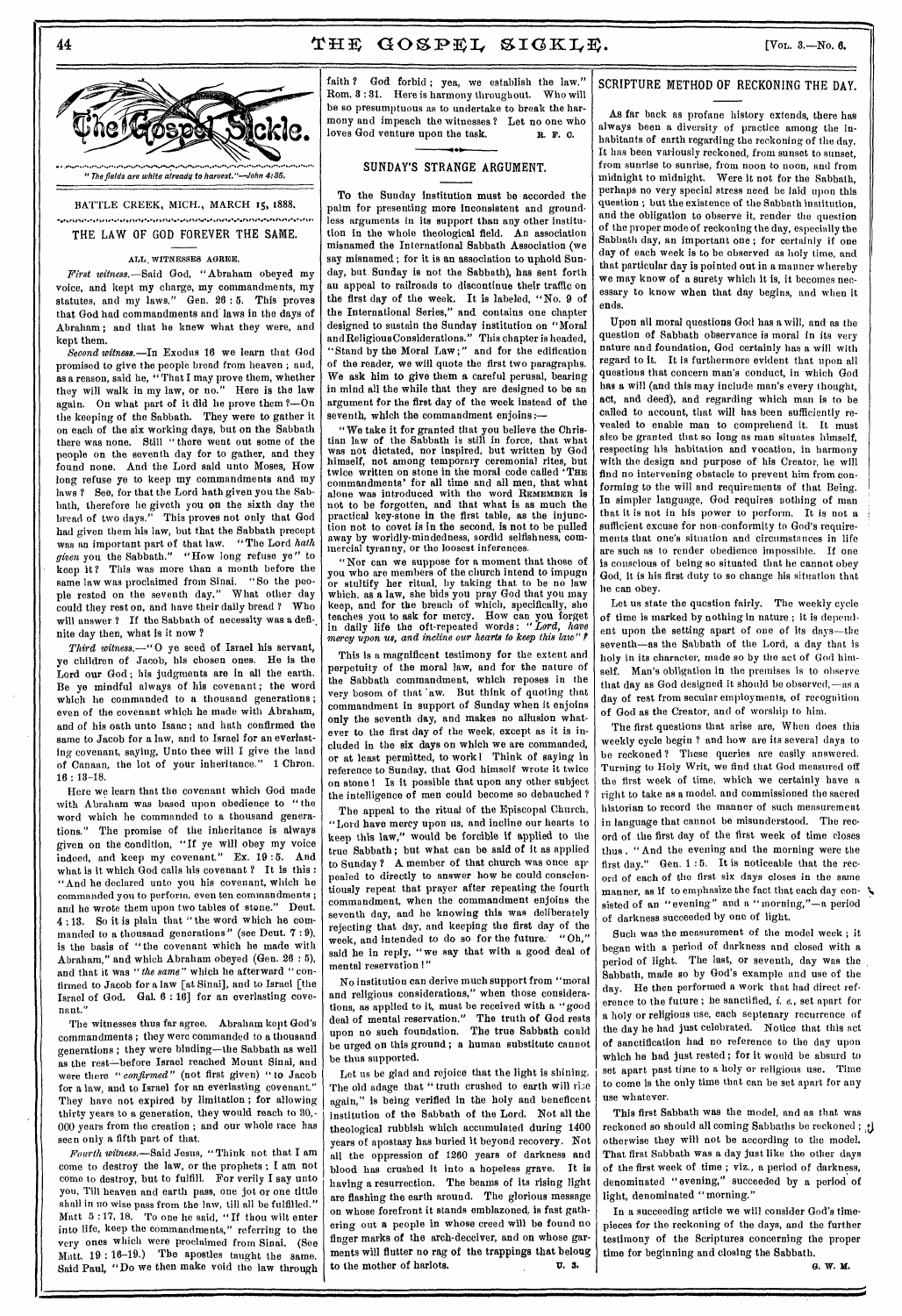#### THE CURSE OF THE LAW.

In 1 Cor. 2 : 2, the apostle said he determined to know, or to make known, nothing among the Corinthians "save Jesus Christ, and him crucified." He not only preached Jesus Christ, but he emphasized his preaching of Christ by the fact that he was crucified, as if there was an importance in that peculiar form of death. There are various ways of inflicting the death penalty, by stoning, by beheading, by poisoning, etc.; but a peculiar manner of death was the lot of Him who would die a sacrifice for man's transgressions. thus to redeem him from the curse of the law.

As recorded in John 12 : 32, 33, Jesus said, "And L if I be lifted up from the earth, will draw all men unto me. This he said, signifying what death he should die." (See also chap. 18 : 31, 32.) If the Jews were to put Jesus to death according to their law. they would stone him ; but if Pilate, a Roman governor, were to order his execution, crucifixion would be the mode of death. Why must Christ die in this peculiar manner?—Because he must bear the curse that is due to the sinner for his transgression of the law of God.

"It is written," said the apostle, "Cursed is every one that continueth not in all things which are written in the book of the law to do them." Gal. 3 : 10. And in verse 13 he says, "Christ hath redeemed us from the curse of the law, being made a curse for us; for it is written, Cursed is every one that hangeth on a tree."

Behold the Son of God condescending to leave heaven and voluntarily receiving in his own person the curse that was due alone to the transgressor of God's law. He acknowledged that law to be holy, just, and good; but when the full weight of the curse was felt, in the withdrawal of his Father's face, he cried in agony, " My God, my God, why hest thou forsaken me?'

Now the sinner may return to God and be saved. By repentance toward God, and faith in our Lord Jesus Christ, he may be delivered from the curse which is justly his due ; and by patient continuance in welldoing, seeking for glory, and honor, and immortality, he may gain eternal life, instead of receiving the wages of sin, which is death. He is redeemed, or bought back from the curse of the law, if he will accept of the redemption, which has cost so much, on the conditions of the gospel.

But if he refuses or neglects this great salvation not complying with the given terms, the curse still rests upon him ; and if he would know the meaning and terribleness of that curse, let him contemplate the scene of Calvary, the cruel cross, and the untold agony which wrung from the heart and lips of the Son of God the heart-rending cry, " My God, my God, why hest thou forsaken me ?" If such was the woe that fell upon the innocent Jesus when he had taken the place of sinful man, what wailing, and sorrow, and unavailing woe will be the portion of those who have trodden under foot the Son of God, slighted his offered pardon, and received at last in their own persons the full weight of the curse of God and his violated law, which is justly their due 1 To their other *sins* they have added that of slighting the salvation so freely offered through the blood and agony of the pure and holy Son of God. Think on these things, and accept this Saviour while yet you may.

## WANTED.

R. F. 0.

A MORAL nervine for men who are clinging to a false hope ; a theological sedative for minds that desire to rest where they are, but find it difficult ; a Biblical counter-irritant that will remove mental inflammation by a transfer thereof to another's mind ; a scriptural alterative that will gently alter the forlorn circumstances of anybody who desperately desires to prove something, yet has nothing with which to prove it. Every theological doctor in the country is satisfied as to just what the needed remedy is, as these doctors are in most cases as subject to these internal agitations as are the patients for whom they prescribe; but, alas ! like those ancient alchemists who grew gray and died in their fruitless endeavors to discover the " elixir of life," these moderns, who have now sought diligently for more than thirty years, without a ray of light to cheer their anxious search, are likely to fade away and expire before this universal panacea may be found.

 $\frac{1}{2}$ 

The thing so much desired is a text which says, The first day of the week is the Sabbath of the Lord

thy God ; or, Sunday is the Christian Sabbath ; or, The first day of the week is the Lord's day.

Such a text is in so great demand that, could it be found by the doctors, the sound of their horses' feet would not die away till every hamlet in the land had received the prescription. It would be neatly wrought in a silken banner, and raised upon a sanctified flagstaff in every little village ; yea, it would grace the walls of every church, be written upon the door-posts of the houses and shops, and engraved upon the bells of the horses. But, alack-a day for the D. D.'s I that text *non. est.* 

Therefore, as is the practice in all schools, no specific having been agreed upon, each doctor takes the liberty to experiment. One recommends the fluid extract of the "seventh-part-of-time," to be taken, of course, when the patient feels like it. This remedy does not prove universal, as it does not necessarily fall on the first day of the week, but is as liable to select Tuesday as any other day. Moreover, it seems to produce no effect at all upon the seventh-day people, for they long ago agreed that a seventh part of time is sufficient, provided it comes upon the day that God appointed,—"The seventh day is the Sabbath of the Lord thy God." Ex. 20:8-11.

For these patients the doctors recommend a Hebrew emetic. It is labeled thus : "The seventh day is an old Jewish Sabbath." By giving this they hope to make the patients sick of the institution, when they will *throw it up.* This medicine is to be swallowed in a solution of ridicule, and to be administered with a sneer. The doctors are very careful not to swallow any of this poison themselves ; for they well know that it would cause them to throw up their faith in the Bible, for that was all written by Jews, excepting Job perhaps. Away would go the promises, and even Christ must be cast out, for he was a Jew. Rom. 9 : 4, 5. And as "salvation is of the Jews," that must be ejected also. John 4 : 22. But the seventh-day people do not take this medicine at all ; for they see that unless the Jews made the world in the six days, it could not have been the Jews that rested on the seventh. God made the world ; God rested. That day became God's rest day. It was instituted about two thousand years before ever a Jew was born. For these reasons it is plain that the Sabbath is not Jewish, but the "Sabbath of the Lord thy God."

Many of the doctors give the third trituration of extracts from the "Fathers" in homeopathic doses. It is well known by all physicians who study their books that the solid extract will spoil any man's theology. Dr. Adam Clarke says of the " Fathers," "There is not a truth in the most orthodox creed that cannot be proved by their authority ; nor a heresy that has disgraced the Romish Church that may not challenge them as its abettors. In points of doctrine their authority is, with me, nothing."—Comments *on Proverbs 8.* In his " Autobiography," p. 134, he says, "We should take heed how we quote the Fathers in proof of the doctrines of the gospel ; because he who knows them best, knows that on many of those subjects they blow hot and cold." Thus this eminent physician condemns the use of this medicine. Besides, it is well known that much of it is very badly adulterated. For instance, there is one kind which bears this trade-mark : "The Epistle of Barnabas." This is universally acknowledged by the chemists to be spurious. The doctors ought not to use it, but they do. It is too bad to be forced to buy our drugs of the Fathers of a backsliding church, some of whom were prophesied of by Paul as "grievous wolves" (Acts 20 :29), and then to take them so badly adulterated.

But the last remedy generally prescribed by the theological school of physicians, as a sort of croton oil to be given when all other cathartics fail, is a large pill called "The Round World." It is said that the world is round, and therefore it is impossible to keep the seventh day anywhere. This pill must be swallowed whole. It is said that the effect is very wonderful. It acts chiefly upon the eyesight, making the world appear round on Saturday, but quite flat on Sunday. This pill is kept-by nearly every practitioner, and we wonder why it is not administered at the first appearance of this mental trouble, since its effect is such as to render every other drug unnecessary. It should be used like the first reason of a certain lawyer : "May it please your honor, there are three reasons why my client is not present to-day ; first, he is dead ; secondly,"- "No matter about the other reasons," said the learned judge, "your first is quite sufficient." But the real reason why this pill is not thus used is probably on account of its

enormous size. ,It is not often that a person is found who is capable of swallowing it. It is thought by those who have examined the matter that the effect which this pill has upon the eyesight is not due to any medicinal property which it contains, but is simply a mechanical injury caused by over-exertion in swallowing.

In conclusion, let me suggest the propriety of taking a simple hygienic treatment for a few days. All that will be found necessary to correct this difficulty effectually is the good old family Bible well studied. There I read, "Remember the Sabbath day to keep it holy. . . . The seventh day is the Sabbath of the Lord thy God." Ex.  $20:8-11$ . Then in Matt.  $28:1$ and Mark 16 : 1, 2, I find that the Sabbath comes tl e day before the first day of the week. That was this side of the crucifixion. The disciples kept the " Sabbath day according to the commandment" after the crucifixion. Luke 23 : 56. Luke, while recording those facts nearly thirty years after the crucifixion, still calls that day the Sabbath, and shows that the day following it was the first day of the week. Chap. 24 : 1.

In answer to the troublesome question, "Shall we keep Saturday or Sunday ?" I reply, If you follow the Bible, you will keep the seventh day; if you follow the Fathers, you will partly observe both days or no day ; if you follow the " doctors," you will keep Sunday till you find that "you cannot do it because the world is round " $-$ *C.* W. Stone.  *•* 

#### CONDITION OF PROTESTANTISM.

WHAT is the condition of Protestantism ? Does it still possess the vitality of the Reformation ? Are its principles still the same ? Are its leaders walking in the light ? Is vital godliness a distinctive characteristic ? Is its position such as to give it power ? To all these queries the facts in the case sadly answer, No.

The Reformation started out on principle, not policy. Its inception was not to maintain a certain policy at all hazards, but to worship God according as his will was understood. The Reformers could not compromise with evil. God's word was their guide above all else. Their principles were the principles of the Bible. Though they did not understand all its doctrines, if they had followed on in the same path in which they started out, they would eventually have been led into all truth, and the unity of the faith ; for the Bible doctrine is one,-" one Lord, one faith, one baptism ;" and if unswerving adherence to that word, and that alone, had been maintained, the Babylonian (confused) condition of Protestantism would not now exist. Protestant leaders are no longer Protestant. False science, false philosophy, false or one-sided doctrine, form the greater part of much of the teaching of present-day theologians. A false charity is advocated, which rejoices *not* in the truth, but rejoices in *iniquity.* Its position as regards Roman Catholicism has been one of constant compromise, till Protestantism has lost all of its distinctive strength. Vital godliness is the exception and not the rule. We present the testimony of two eminent preachers, one in the Old World, the other in the New.

Says the Rev. Charles H. Spurgeon, on his recent withdrawal from the Baptist Union

"A new religion has been initiated, which is no more like Christianity than chalk is like cheese. And this religion, being destitute of moral honesty, palms itself off as the old faith with slight improvements, and on this plea usurps pulpits which were erected for gospel preaching. The atonement is scouted, the inspiration of Scripture is derided. . . . The punishment of sin is turned into fiction, and the resurrection is a myth. . . . At the back of doctrinal falsehood comes a natural decline of spiritual life, evidenced by a taste for questionable amusements, and a weariness of devotional meetings.

"The case is mournful. Certain ministers are making infidels. Avowed atheists are not a tenth as dangerous as those preachers who scatter doubt and stab at faith. A plain man told me the other day that two ministers had derided him because he thought we should pray for rain. A gracious woman bemoaned in my presence that a precious promise in Isaiah, which had comforted her, had been declared by her minister to be uninspired."

And so the story goes. The Rev. T. De Witt Talmage, of New York, uttered the following

"Look abroad and see the surrender, even on the part of what pretend to be Christian churches, to Spiritualism, humanitarianism, and all the forms of Devilism. If a man stand in his pulpit and say that unless you he born again you will be lost, do not the tight kid gloves of the Christians, diamonds bursting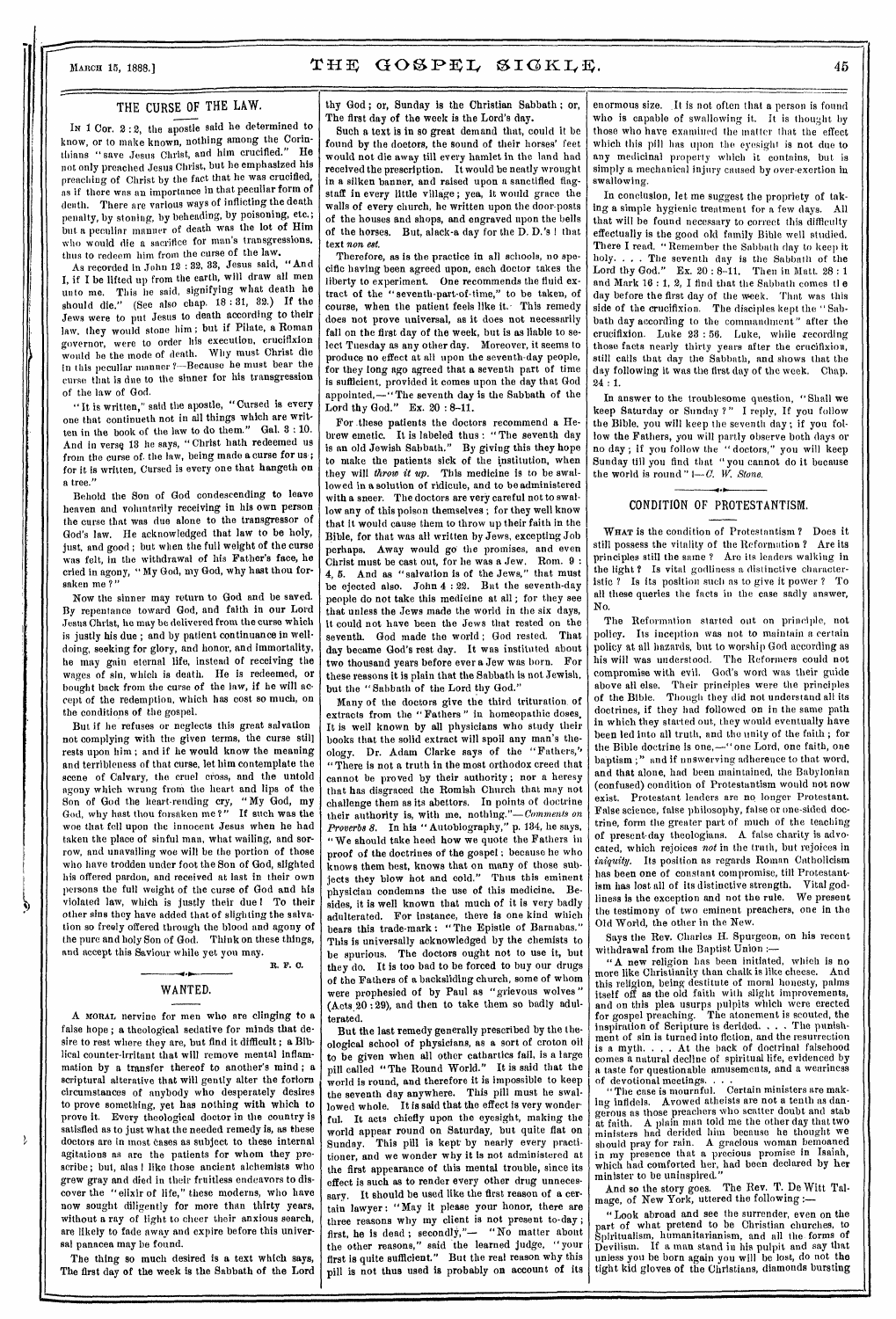through, go up to their foreheads in humiliation and shame? It is not elegant.

"There is a mighty host in the Christian church, positively professing Christianity, who do not believe the Bible, out and out, in and in. . . . Eternal God ! What will this come to ? I tell you plainly, that while here and there a regiment of the Christian soldiery is advancing, the church is falling back, the most part, and falling back, and falling back ; and if you do not come to complete rout, aye, to ghastly Bull Run defeat, it will be because some individual churches hurl themselves to the front, and ministers of Christ, trampling on the favor of this world, and sacrificing everything, snatch up the torn and shattered banner of Immanuel, and rush ahead, crying, 'On! on! this is no time to run; this is the time to advance I

Says the apostle Paul, in speaking of the last days.—

"This know also, that in the last days perilous times shall come. For men shall be lovers of their own selves, covetous, boasters, proud, blasphemers, disobedient to parents, unthankful, unholy, without natural affection, truce-breakers, false accusers, incontinent, fierce, despisers of those that are good, traitors, heady, highminded, lovers of pleasures more than lovers of God ; having a form of godliness, but denying the power thereof." 2 Tim. 3 : 1-5.

The fulfillment of these predictions is most manifest in our own day. In the Protestant church we find all these sins, as **Is** admitted by some of her most godly teachers. What can such an organization or medley of organizations do to meet the flood of iniquity rolling over the world, and to deal with the social problems which demand solution on every hand ?—Very little, indeed. Compromise and policy, policy and compromise, have weakened Protestantism till "Ichabod" may be written on her strength and power. A system founded on principle never takes kindly to policy. It always brings weakness.— *Present Truth,* London, *Eng.* 

HISTORICAL READING ON SUNDAY-KEEPING. —NO. 8.

#### BY ISAAC MORRISON-

Dons the Catholic Church admit that the day they keep as the Sabbath is called Sunday because it is the day upon which the pagans worshiped the sun ?

**"It** is also called Sunday from the old Roman denomination of *dies solis*, the day of the sun, to which it was sacred." *—Douay Catechism,* p. 148.

Does the Catholic Church claim that it has changed the Sabbath to this day upon which the pagan Romans worshiped the sun, contrary to the teachings of the Bible ?

"Christ gave to the church the power to make laws binding upon the conscience. Show me one sect that claims or possesses the power to do so, save the Catholic Church. There is none ; yet all Christendom acknowledges the power of the church to do so, as I will prove to you. For example, the observance of Sunday. How can other denominations keep this day I The Bible commands you to keep the Sabbath day. Sunday is not the Sabbath day ; no man dare assert that it is; for the Bible *says,* as plainly as words can make it, that the seventh day is the Sabbath, i. *e.,* Saturday; for we know Sunday to be the first day of the week. Besides, the Jews have been keeping the Sabbath unto the present day. I am not a rich man, but I will give one thousand dollars to any man who will prove by the Bible alone that Sunday is the day we are bound to keep. No, it cannqt be done ; it is impossible. The observance of Sunday is solely a law of the Catholic Church, and therefore is not binding upon others. The church changed the Sabbath to Sunday, and all the world bows down and worships upon that day, in silent obedience to the mandates of the Catholic Church. Is not this a living miracle,—that those who hate us so bitterly obey and acknowledge our power every week, and do not know it *?"—Catholic priest, in the opera house, Hartford, Iran. Feb. 18, 1884.* Reported *In the Hartford Weekly Call of Feb. O.* 

*cues.* How prove you that the church hath power to command feasts and holy days I

*"Ans.* By the very act of changing the Sabbath into Sunday, which Protestants allow of ; and therefore they fondly contradict themselves by keeping Sunday strictly, and breakntradict themselves by keeping ing most other feasts commanded by the same church."-*From "Abridgment of Christian Doctrine."* 

"Sundays and holy days all rest on the same foundation, namely, the authority of the *church."—Catholic Christian Instructed.* 

Did the Roman Catholic Church, in opposition to the seventh-day Sabbath, enforce the keeping of its Sunday upon all the churches in the Roman empire, at the beginning of the Dark Ages ?

"The Roman Church regarded Saturday as a fast day, in direct opposition to those who regarded it as a Sabbath.' *Dr. Base's " Church History,"* part 1, div. 2, sec. 69.

"In the end the Roman Church obtained the cause, and Saturday became a fast almost through all parts of the West-ern world."—Heylyn's "History *of the Sabbath," part* 2, chap. 2, see, 3.

Speaking of the steps by which Sunday became established in the place of the Sabbath, Heylyn says that it "received its greatest strength from the supreme magistrate as  $\log$  as he retained that power which to him belongs; as after arom canons and *decrees of councils,* the *decretals of popes* and *orders of particular prelates,* when the sole managing of ecclesiastical affairs was committed to them." Of the enforcement of Sunday-keeping he says: "It was not brought about without much struggling and an opposition of the people." *—History of the Sabbath,* part 2, chap. 3, sec. 12.

"It is old wives' fables to talk of the change of the Sabbath from the seventh to the first day. If it be changed, it was that august personage changed it who changes times and laws ex-officio. I think his name is Dr. Anti-Christ."-*Alexander Campbell,* in "*Christian Baptism," vol. 1,* p. 44.

Luther and Melancthon, speaking of the Roman Catholic Church in their "Augsburg Confession," say: "They allege the Sabbath changed into Sunday, the Lord's day, contrary to the decalogue, as it appears; neither is there any example more boasted of than the changing of the Sabbath day. Great, say they, is the power and authority of the church, since it dispensed of one of the ten commandments." —Art. 28.

"It [the Roman Church] has revised the fourth commandment, doing away with the Sabbath of God's word, and instituting Sunday as a holy day."—History *of the Christians, by N. Summerbell,* p. 418.

Did the Vaudois *and* Waldenses, who refused to obey the pope's decrees, and who, to keep their faith pure, fled to the valleys and the caves of the mountains at the beginning of the dark ages of papal persecution,-did they still keep the seventh-day Sabbath ?

Mr. Robinson, the Baptist historian, speaking of the Waldenses, quotes the words of the historian Goldastus as follows : "Insabbatati [they were called] not because they were circumcised, but because they kept the Jewish Sabbath."-*Ecclesiastical Researches,* chap. 10, p. 303.

Mr. Benedict speaks of them as follows: "Because they observed the seventh day they were called, by way of derision, Jews, as the Sabbatarians are frequently at this day." *—Gen. Hist. Bapt. Venom.,* vol. 2, p. 414.

Sabbatarian, n. [From Sabbath.] One who regards the seventh day of *the* week as holy, agreeably to the letter of the fourth commandment in the decalogue. There were Chris-<br>tians in the early church who held this opinion; and one sect of Baptists, commonly called Seventh-day Baptists, do so now."- Webster's Dictionary. now."— *Webster's Dictionary.* 

Of the Anabaptists, referred to in the records of the Dark Ages, Dr. Francis White **(A. D.** 1635) says : "They which maintain the Saturday Sabbath to be in force, comply with some Anabaptists."—Treatise *of the Sabbath* Day, p. 132.

A French writer, in naming all the classes of men who have borne *the* name of Anabaptists, says of one class: "Some have endured great torments, because they *would not keep Sundays* and festival days, in despite of anti-Christ; seeing they were appointed by anti-Christ, they would not hold forth anything which is like unto him."—*The Rise, Spring, and Foundation of the Anabaptists, or Rebaptizers of our Times, by Guy de Bra,* **A. D.** 1565.

Of the Waldenses in France, just before the commencement of the Reformation of the sixteenth century, we read: "They kept the Sabbath day, observed the ordinance of baptism according to the primitive church, instructed their children in the articles of the Christian faith and the commandments of *God."—Jones's Church History,* vol. 2, chap. 5, sec. 4.

# *Eemperance f allook.*

#### **A** REFORM WHICH IS NO REFORM.

**THE** so-called friends of temperance who advocate "high license" have a very curious idea of what constitutes temperance reform. If prohibition cannot be had, and they are always of the opinion that it cannot, we ought, they say, to take the " next best thing," by which they mean high license. This class of selfstyled temperance "reformers" have just two arguments, which they are never tired of sounding. One is, "It brings in a large revenue." This argument has become attenuated to the last degree, and scarcely any one now has any difficulty in seeing through it. All that was necessary to render it transparent was to make clear where this "large revenue," which "reduced taxes," etc., came from,—that it proceeded from the pockets of the drinking classes, who not only had to pay that, but enough more to support the sal The second argument, viz., "It reduces the number of the saloons," seems to have generally escaped comment, though its density is even less than that of the first argument. It rests upon a false assumption ; namely, that a reduction in the number of saloons is equivalent to progress in temperance reform. High license does reduce the numerical importance of the saloon, but it *does not decrease its power.* A glance at the subject makes this evident. Suppose the number of saloons in a place which adopts high license to be reduced thereby one half, or even more than this. What is the result ? Simply that the remaining one half or one fourth, whichever it may be, has one half or three fourths of the former number less to compete with, and can consequently well afford to pay as a license an amount which very likely comes far

short of the gain which they derive from a restricted number of competitors. And the more the number is reduced, the better the business becomes for the remainder.

And how does the reduction of the saloon numerically by high license, affect the drinking classes themselves ? Because one saloon has been closed by means of high license, does it therefore follow that the lover of strong drink will refrain from going to another saloon, or that he will drink any less than formerly ? Has strong drink no greater hold than this upon its victims ? Possibly an advocate of high license would claim this, but no one else would be so foolish. Advocates of high license are continually pointing to statistics showing great reductions in the number of saloons ; but there is one kind of statistics which, so far as we know, they have never attempted to compile, perhaps because they did not *care* to ; namely, statistics showing how far high license has decreased the *amount of drunkenness.* When a few such statistics have been carefully compiled and made public, it is probable that this next-best-thing argument will have a more secluded place in the public press.—Review *and Herald.* 

#### DOES PROHIBITION PROHIBIT?

**OF** course it does ; the very definition of the word tells us that. We might as well deny that information informs, as that prohibition prohibits. But the question is, Does prohibition entirely prevents the evil it prohibits ?—Most certainly not. The laws against stealing do not entirely prevent theft ; the laws against murder do not entirely prevent homicide ; but no sane man will argue that there is as much theft and murder in a community as there would be if they were licensed and labeled as legitimate industries. If we have officers who wink at theft and share the boodle, we cannot expect the law to be very well enforced. So, if we have officers, even in prohibition States, who can be bought up by the liquor men, our only remedy is to get rid of such men, and elect those who have selfrespect enough to enforce the laws they are sworn to sustain. Gov. Larrabee, of Iowa, at the close of his recent message, declares that "much progress has been made in the enforcement of the prohibitory law. Not only has public sentiment much improved in relation to it, but judicial officers are more disposed to secure its enforcement. Many judges give strong testimony in its favor, showing that where it has been well executed there has been marked reduction in criminal offenses, and also in court expenses. During the past year, particularly the latter half, there has been a decided falling off in penitentiary convicts, and a very large number of county jails have been empty, some of them for the first time in years. There has been marked improvement in the condition of our poorer people, especially in the families of laboring men addicted to strong drink."

Here is the testimony of a man in high position who not only has every facility for knowing, but has the greatest interest in knowing what the effect of the prohibitory law is. If men could only be made to understand that the liquor business is an actual expense to the community, it would soon close the business for all men, both good and bad, and unite in condemning a useless waste of public money and consequent increase of taxation. The amount paid by the saloonkeeper for his license blinds many a political economist (?) to the condition of public finance, As long as it seems to him that the money thus received is a clear *gain financially,* he will close his eyes to the moral side of the question. If he could see the actual expense which each saloon is to the public, he would find the account was heavily balanced on the other side. A single murder case, inspired by one extra drink, often costs the State thousands of dollars ; and when we add the salaries of the extra police force required to control the customers of half a dozen saloons, we have used up the money paid for licenses, and taxed the people heavily, besides. The State must support all the paupers and lunatics made by whisky ; it must pay the bills for prosecuting the criminals; it must build expensive asylums, poorhouses, and prisons, and employ hundreds of men to take care of the victims who have been rendered helpless by the liquor business ;—and still the license money held up before the eyes of an ordinary politician looks to him like so much clear profit. If the "powers that be" would spend a little time in simple arithmetic on this question, it would help them more than a whole course of temperance lectures.-- Union *Signal.* 

ป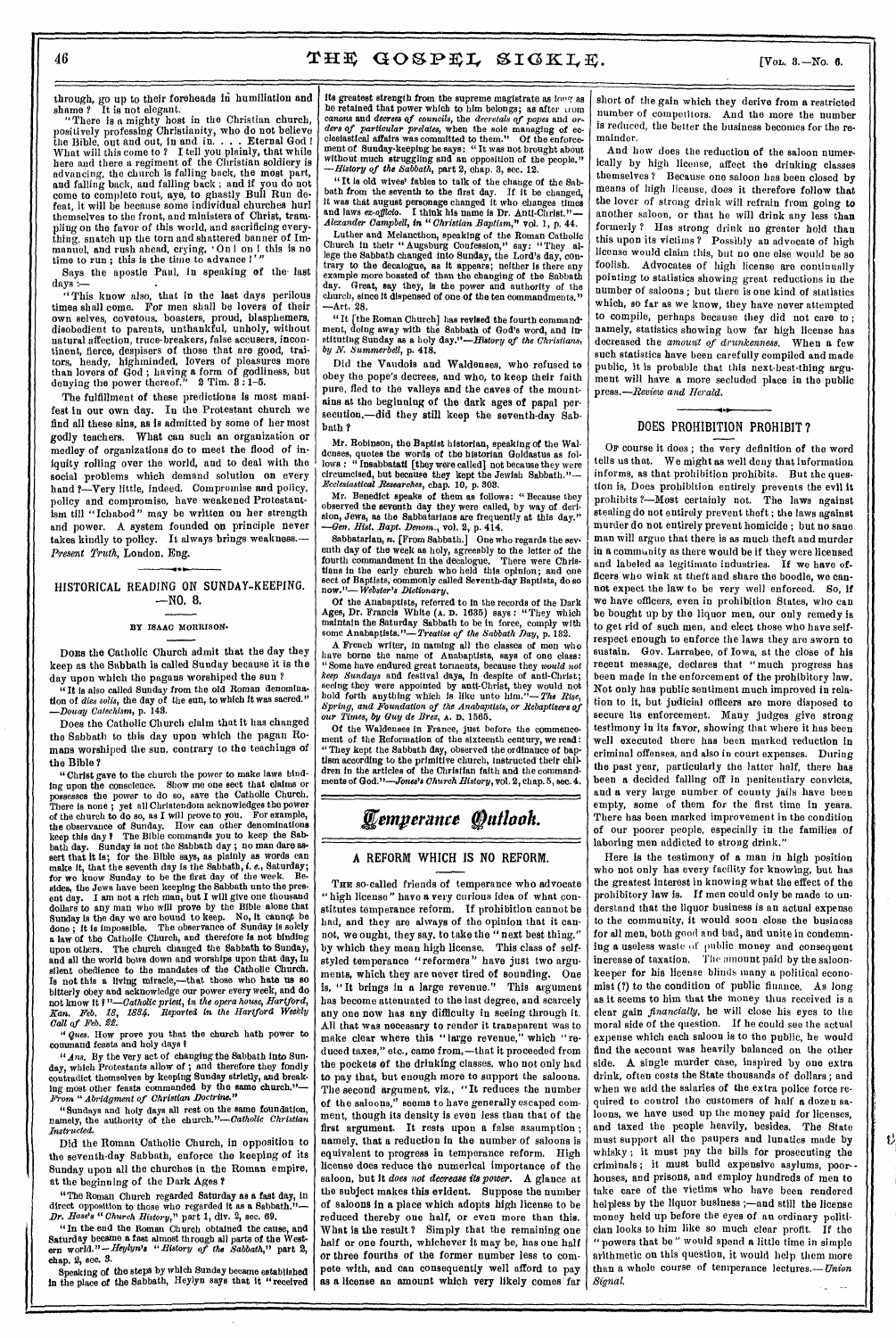$M_A$ arcn 15, 1888.]  $THE \ GOSPEL \ SIGKLE,$   $47$ 

—The great temperance revival is God's work, not man's or woman's. If it is God's work, it must be done in God's way. We have heard the cry now and then, "Let us have more temperance and less religiou." You have had "more temperance and less religion" for years. Give us miller a baby's finger held fast in God's right hand than all the stout arms in the world without him. This work will utterly perish, it will be a morning fog chased away from the hill-tops by the winds of heaven, unless the men and women who are engaged in it know their weakness and their strength ;—their utter weakness in themselves; their omnipotence when, as little children, they lean on God.

—Before Des Moines had prohibition, it bad seventy saloons; now it has none, and yet. notwithstanding adverse circumstances, it expended in 1887 for public and private improvements over four and a half million dollars, transacted a wholesale manufacturing and miscellaneous business of over fifty-six million dollars, and raised its population from about forty-six thousand to over fifty-one thousand. It has not received one dollar of blood money from saloons, and is by far the most prosperous city in Iowa. If that is the way " prohibition kills towns," then every town cursed with saloons may well pray for a similar death.—Rev. *Stetson, in the Independent.* 

—Four Christian countries have sent over twentyfive million gallons of rum into the Congo State within the three years of its establishment, Berlin alone having sent three quarters of a million in one year. England, Germany, France, and America are the countries which send missionaries and liquor to the Congo State. It is small wonder to read that "liquor meets with ready sale," and that "some of the missionaries are becoming discouraged." Already prohibition is evoked for the Congo State. It would seem as if the powers might now unite in stopping this dreadful traffic. But the almighty dollar still holds a firm grip on the consciences of men.- Chris*arm at Work.* 

—In Des Moines, Iowa, arrests for drunkenness have fallen 400 per cent since 1885. Official returns for  $18\,36$  for the State show that out of  $1,645$  convictions, 634 (over one third) were saloon-keepers. At two consecutive terms of court during the past year, not a criminal was sentenced to State prison from Polk county, while for ten years previous the number sent ranged from eight to eighteen each term of court,

•

—Mayor Hewitt, of New York, in a message to the Board of Aldermen last month, said, "A visit to the great charitable institutions maintained by the city, containing a population of over 14,000 persons, will convince the most sceptical observer that the chief cause of crime, sickness, and poverty, which fill these institutions with tenants, is to be found in excessive indulgence in intoxicating liquors."

—Dulatque brewers and liquor-dealers have just incorporated a Personal Liberty Association, some of whose objects are as follows : To obtain information **concerning the** working of prohibitory laws in various States ; to work for their repeal or modification ; to secure compensation ; to aid its members in defending their rights of person and property ; and to *obtain the enactment of a license law in Iowa.* 

# *Aoies from t11e Ifield.*

"The field *is* the world."

EF- Brief mention of work done and results accomplished *6y Seventh-day Adventists, in different* parts of the field, according to reports received since our last issue:-

VERMONT.-The church at Jamaica has been much encouraged by recent labors and special meetings.

TENNESSEE.-Elds. Rees and Marvin have recently held several meetings at McKenzie, with encouraging results.

MAINE.—Eld. R. S. Webber reports encouragingly of efforts put forth at Bangor, several having recently embraced the faith, and many others being deeply interested.

KANSAS.—A series of meetings has recently been held at Green Valley, resulting in fifteen converts to the faith, and the organization of a Sabbath-school of twenty members.

Ę.

WISCONSIN.—The last quarterly meeting with the church at Beldenville was an occasion of special interest and encouragement ; four new members were added to the church.

Louismana.—Eld. D. T. Bourdean reports the work in New Orleans as advancing, and says that new ones are embracing the faith ; at Gretna, several have decided to obey the truth.

ARKANSAS.—A general meeting at Springdale was largely attended, and plans were laid for the systematic extension of the work in the State, several zealous persons giving themselves to the work.

NEW YORK.—Eld. H. E. Robinson reports several weeks' labor at Albany and Newburgh, the results of which are favorable, several having been converted ; others are investigating the truths preached.

HAWAIIAN ISLANDS.—The distribution of denominational literature on these islands is being attended by success that is encouraging, and the readers are becoming interested to know more of the faith.

DISTRICT OF COLUMBIA.—The city mission work at Washington continues to be attended with success, especially in the distribution of denominational literature and the general encouragement of the believers.

SOUTH AMERICA.—Letters from Brazil give the cheering information that the cause of present truth has interested friends there, who are striving to live it out and spread a knowledge of the same in that part of the earth.

INDIANA.—W. Hill reports meetings held with the churches at Sand Hill. Hartford City, North Liberty, and Akron, with encouraging results ; Eld. J. W. Covert reports the holding of meetings at Star City and Kewanna.

NEW ZEALAND.—A report from Auckland states that the large church there is in a prosperous condition spiritually ; Eld. Daniells is engaged in holding tent meetings, which are largely attended, and awakening much interest.

MICRIGAN.—Revival meetings held with the church at Memphis for several weeks have resulted greatly to the encouragement of the church, and twelve persons have been converted ; general meetings at Vassar and Hesperia were largely attended, and much good was accomplished.

MINNESOTA.—Eight new converts reported at Dassel; Eld. A. D. Olsen reports revival meetings with the churches in the southern part of the State, which were attended by many encouraging features, one of which was the addition of over one hundred members to the Tract and Missionary societies.

OHIO. —The mission work at Cleveland is being attended by many evidences of the Lord's prospering hand. Twelve workers are now engaged at this mission. During the month of January there were twenty converts reported ; at the district meeting held at Hamler seventeen new members were added to the Tract and Missionary society ; a series of meetings has recently been held at Curtice, resulting in eighteen converts ; meetings are in progress at Williston.

ILLINOIS.—Eld. R. M. Kilgore reports interesting meetings at Pontiac, resulting in a company of believers ; also at Monticello, where a company of thirteen believers is awaiting church organization ; Eld. Rogers sends *a* favorable account of meetings held with the churches in the southern part of the State ; four new members added to the church at Sadorus ; N. Paquette reports good success in canvassing for denominational books among the French-speaking people of Chicago.

# **The Theological World.**

#### " A CATEGORICAL REPLY."

A MINISTERIAL correspondent of the *Christian Union* sent a note to the editor of that paper as follows :-

"I have in my congregation a number of young people who read your editorial in a recent number of the *Christian Union*  on the subject of a possible probation after death, one of whom has asked me if I would write to you and ask you for the scriptural proof of your position ; and I take the liberty of doing so. It will relieve me of a great deal of responsibility which  $\tilde{\mathbf{I}}$  feel in connection with this subject, as your views are so utterly at variance with my own that I am not able to help her any, and the subject is troubling a good many.

Whereupon the editor replied as follows, in the issue of his paper for March 1, 1888

"Our position on this subject is simply this: That whenever Christ is presented to any soul, there is then and there presented both a sufficient opportunity and an adequate motive for repentance and faith, and so for the beginning of a new and divine life. If any one says that this opportunity will continue to be offered until death, be makes an affirmative statement which it devolves upon him to prove. It is for him to show scriptural evidence for that declaration. We do not find any such evidence in Scripture. If, on the other hand, any one says this opportunity never will be presented to any one after death, whether he has heard of Christ in this life or no, he also makes a statement which it devolves upon him to prove. If be bases this statement on Scripture, he must furnish the scriptural evidence that warrants any such statement. We make, ourselves, no statement on the subject, except the statement that whoever has beard the message of the gospel has had both opportunity and motive for a new life, and if he rejects it he has no right to expect such opportunity in the future, either in this life or in the next. We do not suppose that our correspondent desires any scriptural evidence for this statement; if he does, we shall be glad to furnish it to him.

" If, however, our correspondent, or any member of his flock, desires to know what are **the intimations of Scripture** 

•

**upon this subject,** so **far as it makes any intimations, we recommend him to take his Bible and collate all the passages which refer to the final judgment, beyond which there is no hope** of redemption; **then let** him examine every one of these passages which gives any hint as to the time of **such final judgment.** We think he will find that they all connect it with the end of *the* world; that not one of them connects it with death. He, therefore, who asserts that death is practically the final judgment, or is coterminous with the final judgment of any soul, in so far makes a statement which, if not anti-scriptural, is at least unwarranted by Scripture. As we believe that all our knowledge respecting the world beyond death is derived from Scripture, we neither propose ourselves to make any statement which Scripture does not explicitly warrant, nor to allow, in so far as our effort can prevent **it, any such statement unwarranted by Scripture to**  be imposed on the faith of the Christian church.

"This is our categorical reply to our **correspondent., and we hope it makes our position clear and intelligible to him. We may hereafter point out more fully the relations which this subject bears to the transition in theology through which in our judgment the Christian church is** passing."

The foregoing is interesting as denoting the position of the editor of a very popular religious journal upon a subject that is being widely discussed, and with regard to which there is, as he says, a " transition in theology" taking place. It is plain to see that the editor of **the** *Christian Union* is helping along the " transition." In 2 Thess. 2:11 Paul speaks of "strong delusion" that shall be sent to deceive the people. If the post-mortem-probation theory is not a "strong delusion," we know not what would constitute one.

#### "IMPERFECTLY INSTRUCTED."

UNDER the above caption a writer in the *Episcopal Recorder* for Feb. 16, 1888, makes the following statements, which contain many very unwelcome truths, that are not, however, generally acknowledged :-

"It is a deplorable fact that a large majority of clergymen of the present *day* do not entertain 'the faith once delivered to the saints,' nor preach the doctrines taught by Jesus Christ and his apostles, and universally promulgated by the Christian church until the fourth century, when apostasy crept **in and sowed the poisonous tares that have existed more** or less ever since.

"It is true that salvation through Jesus Christ is preached, but not clearly, nor to the full extent authorized by the Scriptures. I do not refer to ' Universalist' ideas, but simply to the fact that salvation means a good deal more than is taught in our churches generally. And I make the broad assertion that false doctrines, doctrines unknown to the primitive church, are publicly taught as Bible truths without any Bible authority whatever.

"This state of heterodoxy has prevailed for nearly two **hundred years. It is taught in our colleges, forms the sub-stance** of our theological text-books, **and is crammed into**  the heads of ministerial students as gospel verities. Why, it is a strange fact that in but few of the colleges or theological seminaries of our land, is the Bible itself considered a text-book; and consequently but few, comparatively, theological graduates are well versed in Biblical knowledge on leaving college. If a young man wishes to become, say, a Presbyterian minister, he enters a Presbyterian college or seminary, goes through a course of systematic Presbyterian theology, lectures, etc., and when settled as a pastor, teaches the distinctive theories he learned in college. In like manner with the Baptist, or any other sect. Were the Bible the principal text-book, there would be fewer sects and more real Scripture knowledge.

"Clergymen of the class to which I refer have but a superficial knowledge of the prophetical books of the Bible, and especially of the Apocalypse. They have but a crude understanding of the meaning of the blessed *hope* set before us in the gospel. They entertain strangely distorted and unscriptural ideas of the **first and second resurrections, the destruction of anti-Christ, the second advent, the restoration of the Jews, and the reign of Christ on earth. And they positively assert that the world will be converted, and universal righteousness prevail on earth, by the preaching of the gospel,**  *before* **the second coming of Christ,—an assumption for which there is not a particle of Scripture authority. "Far be it from me to charge any servant of Jesus Christ with willful departure from the faith and doctrines of the early church; for I believe clergymen as a class to be honest and well meaning, although many of them are far, far astray by reason of their education. They have been taught to read the Bible symbolically and allegorically, and to deny that the** word of God means what it says in plain language. Not only so, but they stigmatize as heretics such men as Spurgeon, Moody, Bonar, and thousands of others, who read the Scriptures

literally and preach accordingly. " When false **doctrines and an imperfect gospel are preached all over our land, is it any wonder that the statistics of all the evangelical churches in the United States, for the past year, show an increase of membership of barely five**  per centi Does not this statement of facts indicate that there is something wrong in the prevalent pulpit teachings ?"

..One of the recent most noted instrumentalities for the evangelization of the Jews, has been the Hebrew translation of the New Testament by the illustrious German scholar, Franz Delitzsch. Within the past eight years over 50,000 copies of the work have been distributed among European and Asiatic Jews.

....Bolivia, which has an area of 500,000 square miles and a population of 2,000,000, is without a single Protestant missionary. Two American teachers, encouraged by Bolivian gentlemen and recommended by the Presbyterian Board of Missions,  $ex_{\hat{i}}$ . pect soon to establish a school in La Paz, the capital.